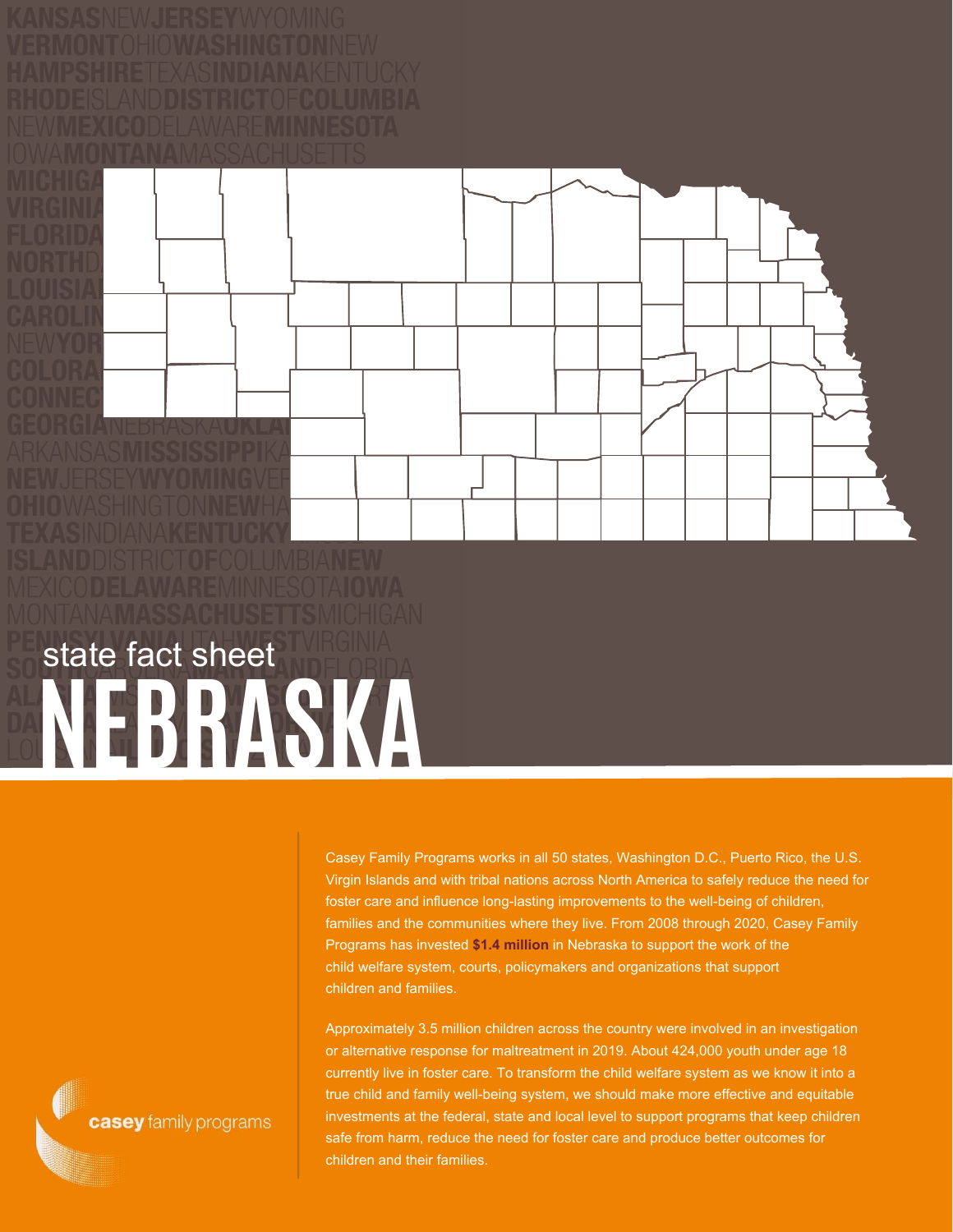We talk about a "foster care system," but the goal is to create a child and family well-being system that prevents abuse and neglect and helps every child grow up safely in his or her own family whenever possible. Rather than waiting for maltreatment to occur, we can improve the safety of children who have come to the attention of child protective services by helping their families with evidence-based and promising practices.

Across Nebraska in 2019, approximately:



Most states currently are limited to using the bulk of the \$9.8 billion in dedicated federal child welfare funding only for services related to foster care. The Family First Prevention Services Act of 2018 and the Family First Transition Act of 2019 provide states with the historic opportunity to invest federal funding to support preventive services, including substance abuse, mental health and parental skill training, so more children can remain safely at home. States and tribes now have access to new federal prevention resources to help keep children safe from harm in the first place by helping strengthen their families.

How federal child welfare funding is currently aligned in Nebraska\*:



 $\mathbf \Xi$ **CO** kin gs $\mathbf \Xi$ **CO** rtæ

r in

 $\, >$ c جا  $\mathbf \Xi$ c  $\blacksquare$  $\mathbf{S}$ 

 $\bigcirc$ <u>u</u>  $\blacksquare$  $\mathbf{S}$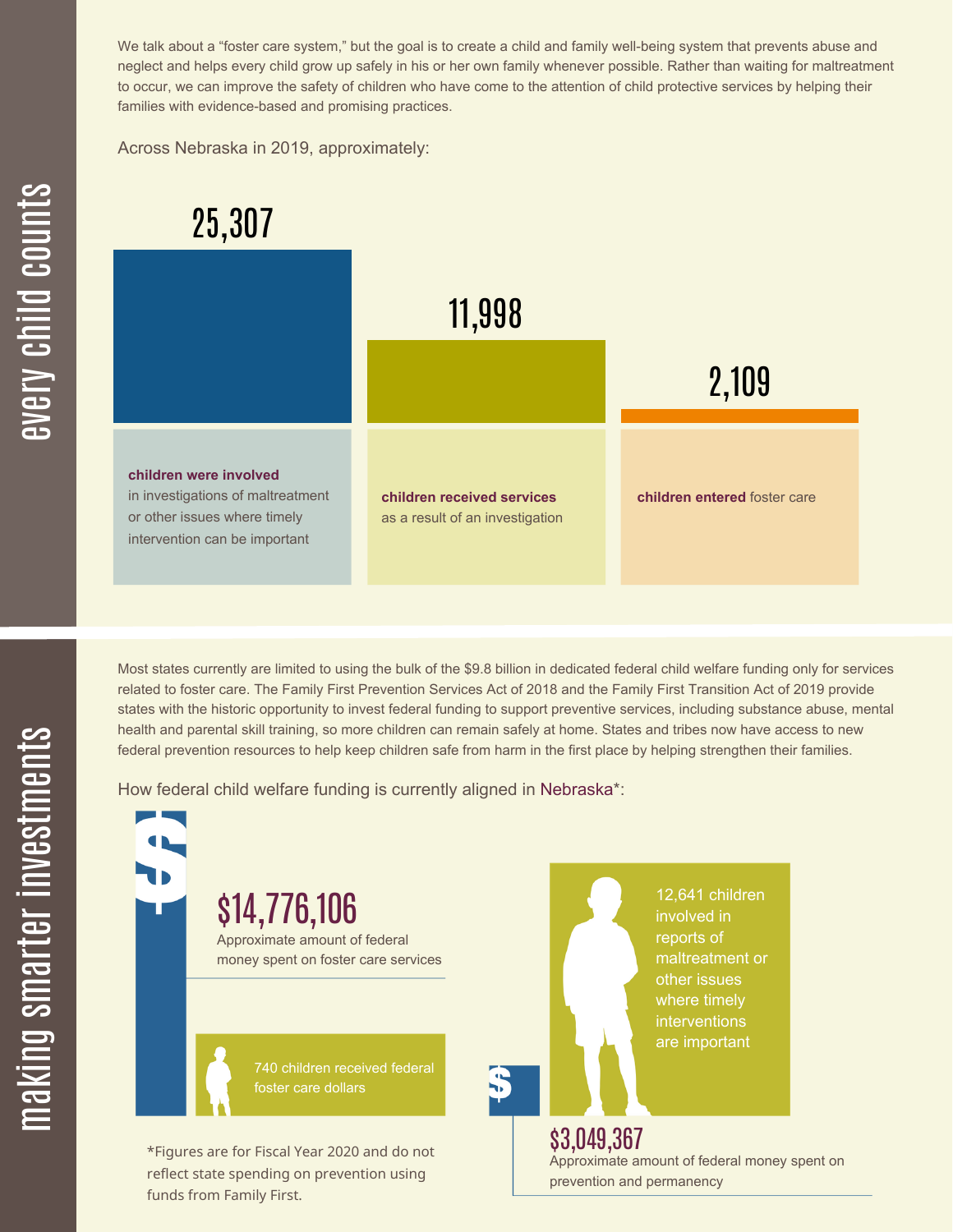Safety and effective response go hand in hand. Most children enter foster care due to neglect and other reasons — not because of physical or sexual abuse. In Nebraska, providing targeted and effective interventions as soon as possible, including by accessing new federal resources provided under the Family First Prevention Services Act and the Family First Transition Act, can safely allow children to remain with their families and thrive.

Reasons children in Nebraska enter foster care:





\*"Other" includes parental substance abuse, child substance abuse, child disability, child behavior problems, parent death, parent incarceration, caretaker inability to cope, relinquishment or inadequate housing.

98% of children in Nebraska do not experience a repeat occurrence of maltreatment within six months

What happens to children who end up in foster care? Most are safely reunited with their own family or extended family. A significant number are adopted. Under the Family First Prevention Services Act, communities can more easily invest in helping more children to grow up in safe, stable families by providing appropriate and timely services prior to the need for removal, or after they return home or have been adopted.

Among children in Nebraska who exited foster care in 2019: